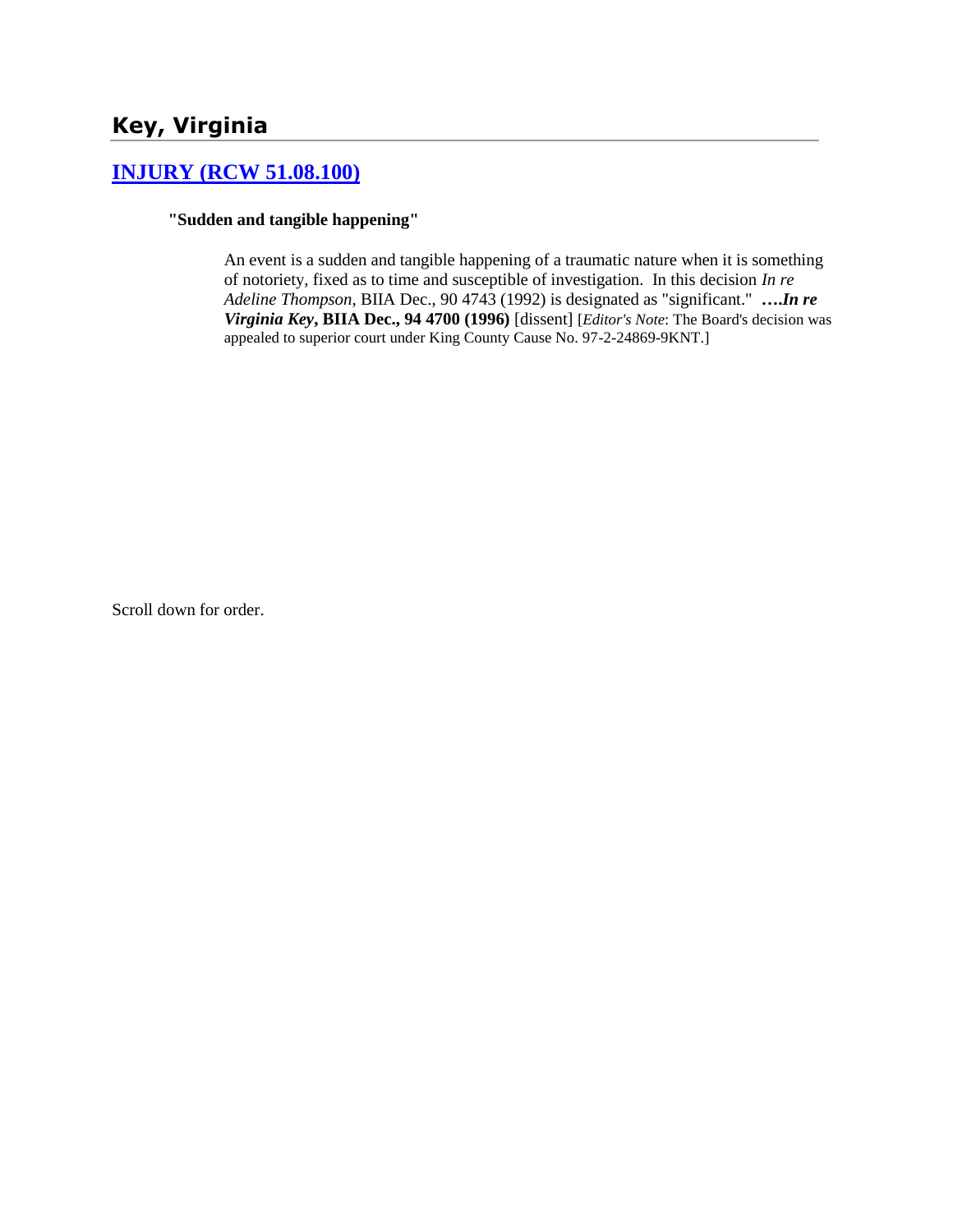# **BEFORE THE BOARD OF INDUSTRIAL INSURANCE APPEALS STATE OF WASHINGTON**

**)**

**IN RE: VIRGINIA KEY ) DOCKET NO. 94 4700**

**CLAIM NO. T-771753 ) DECISION AND ORDER** 

APPEARANCES:

Claimant, Virginia Key, by Peter Moote & Associates, per Tim Wakenshaw

Self-Insured Employer, The Boeing Company, by Craig, Jessup & Stratton, per Rebecca D. Craig

The claimant, Virginia Key, filed an appeal with the Board of Industrial Insurance Appeals on June 31, 1994, from an order of the Department of Labor and Industries dated June 16, 1994. The order of June 16, 1994, canceled an earlier Department order of February 1, 1994, and affirmed a Department order dated December 10, 1993. The order of December 10, 1993, rejected the claim for the reasons that there was no proof of a specific injury at a definite time and place in the course of employment; that the claimant's condition was not the result of an industrial injury as defined by the industrial insurance laws; that the claimant's condition was not an occupational disease as contemplated by section 51.08.140 RCW; and that claims based on mental conditions or mental disabilities caused by stress were specifically excluded from coverage by law. **REVERSED AND REMANDED.**

#### **DECISION**

Pursuant to RCW 51.52.104 and RCW 51.52.106, this matter is before the Board for review and decision on a timely Petition for Review filed by the self-insured employer to a Proposed Decision and Order issued on February 28, 1996, in which the order of the Department dated

 

7/29/96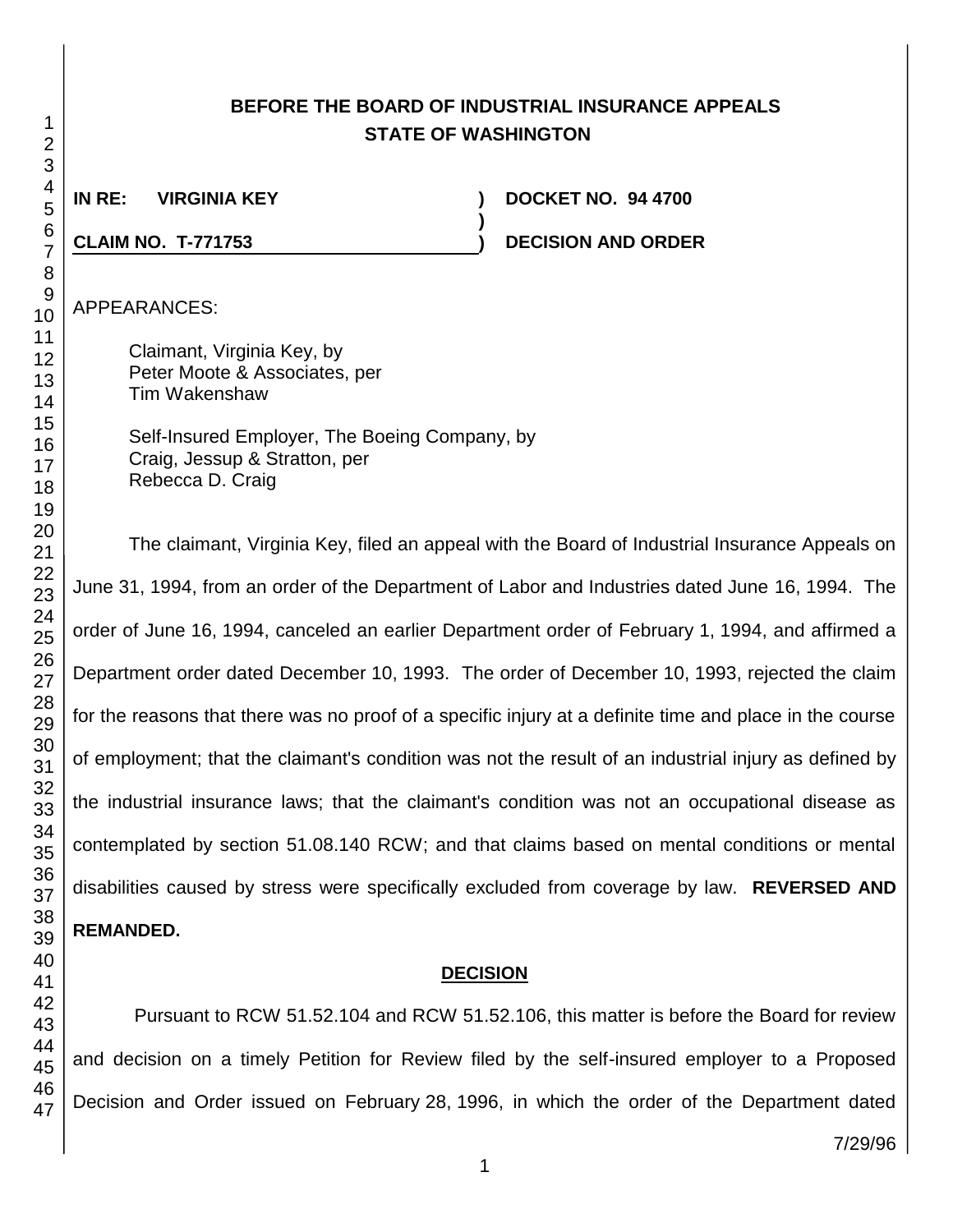June 16, 1994, was reversed and remanded to the Department with instructions to allow the claim and provide treatment and other benefits as indicated.

The Board has reviewed the evidentiary rulings in the record of proceedings and finds that no prejudicial error was committed and the rulings are affirmed.

The issue presented by this appeal is whether the claimant, Virginia Key, has a psychiatric condition proximately caused by her employment at The Boeing Company, which is the result of a sudden and tangible event occurring from without, and producing an immediate or prompt result. We find that the claimant has experienced such a condition and that the Department order of June 16, 1994, is incorrect and should be reversed.

On December 2, 1993, Virginia Key filed an application for benefits alleging that she suffered from a psychological condition resulting from her employment at The Boeing Company. Ms. Key was employed by The Boeing Company in a "lead" position in the Proposal Development Organization (PDO) from June 1990 until May 1994. Among the people working in the PDO was Boeing employee Sandra Spence, who reported not only to Ms. Key, but also to Karen Mowrey and Nancy Gross, the acting manager and manager, respectively, of the PDO.

Testimony from at least two witnesses suggests that there was a long history of conflict among the members of the PDO. Terry Burdick, a human resources representative from The Boeing Company, described the PDO as dysfunctional. Similarly, Nancy Gross, the manager of the PDO, testified that when she arrived in June of 1993 the atmosphere of the group was stressful and combative. On several occasions, Sandra Spence sought counseling from Terry Burdick and Nancy Gross concerning her personality conflicts with Virginia Key. Ms. Spence testified that although she and Ms. Key had a friendly relationship when they began working together in the spring of 1990, the relationship changed in 1992 when Karen Mowrey became acting manager. It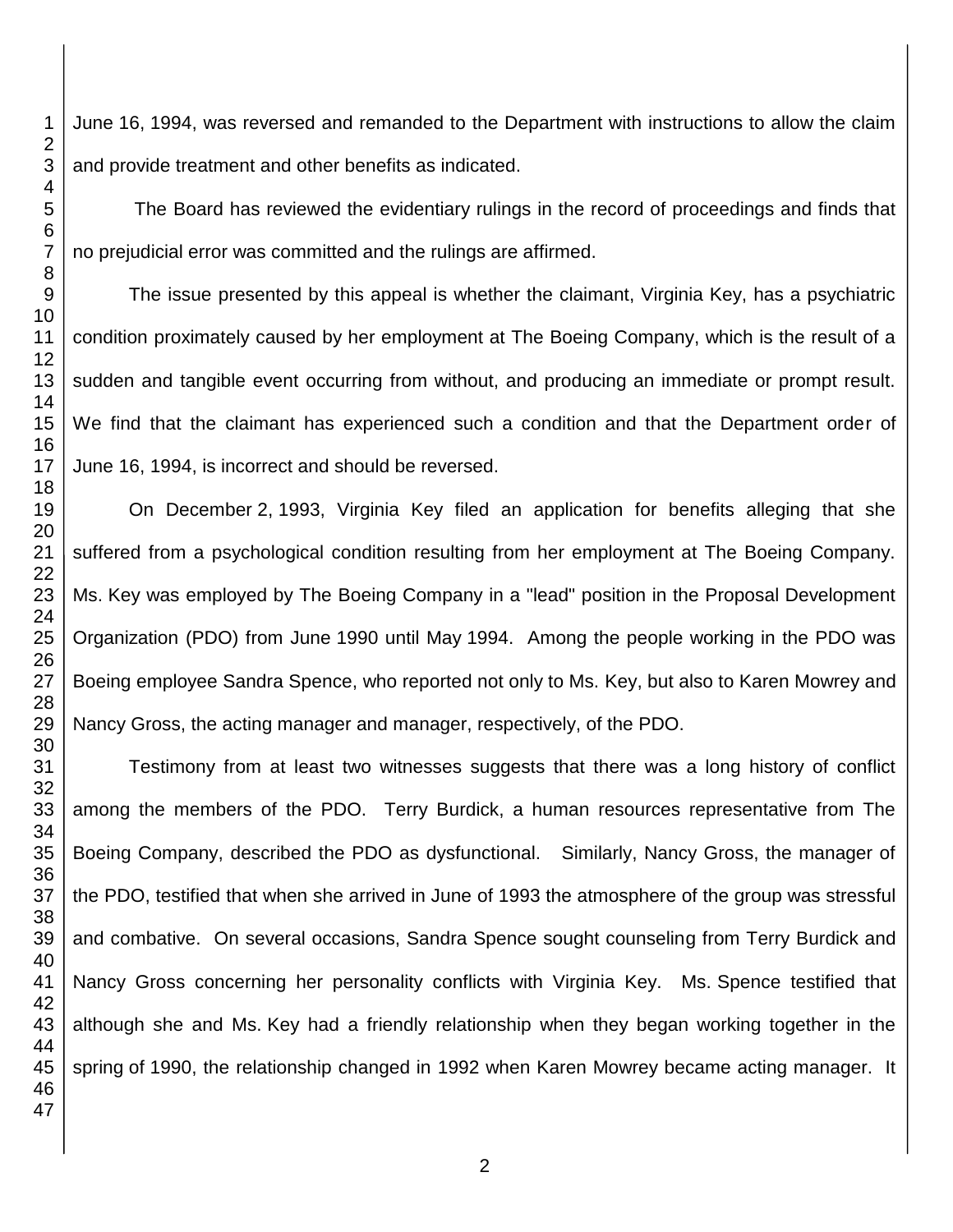appears that both Ms. Mowrey and Ms. Key implemented policies that required more reporting from the proposal developers and that Ms. Spence was resistant to these reporting requirements.

On September 13, 1993, Nancy Gross, Virginia Key, Sandra Spence, and Karen Mowrey attended a meeting that was held in Nancy Gross's office for the purpose of addressing the conflict that had arisen among Ms. Spence, Ms. Mowrey, and Ms. Key. Although Ms. Spence appeared angry and hostile, Virginia Key agreed that most of the anger appeared to be directed toward Karen Mowrey.

At the conclusion of the meeting, Nancy Gross met privately with Sandra Spence. During the course of this meeting, Ms. Spence made inappropriate comments about Ms. Mowrey and Ms. Key. These comments included words to the effect that if Ms. Spence had a gun she would shoot both Ms. Mowrey and Ms. Key and she wished they were on a plane that crashed. In Ms. Spence's opinion, many of the problems that were confronting the PDO group would be solved if Ms. Key and Ms. Mowrey were not to return. Ms. Spence, who was immediately admonished by Ms. Gross, indicated that she did not really mean what she said.

 The following morning, September 14, 1993, Ms. Gross spoke to Ms. Mowrey about the situation. Ms. Gross indicated that neither Ms. Mowrey nor Ms. Key were to have any one-on-one meetings with Sandra Spence. Ms. Mowrey, in turn, passed that information along to Virginia Key. However, when Ms. Key asked what the warning meant, Ms. Mowrey was vague, indicating that she had no idea what the direction was about. At the time of the hearing, Nancy Gross clarified her instructions, stating that the reason for her forbidding any further one-on-one meetings among Ms. Spence, Ms. Mowrey, and Ms. Key, was to prevent any further disputes among the three women about "who said what to whom."

 Despite Nancy Gross's instructions that Virginia Key was to avoid private meetings with Sandra Spence, Ms. Key met with Sandra Spence on three occasions during September 14 and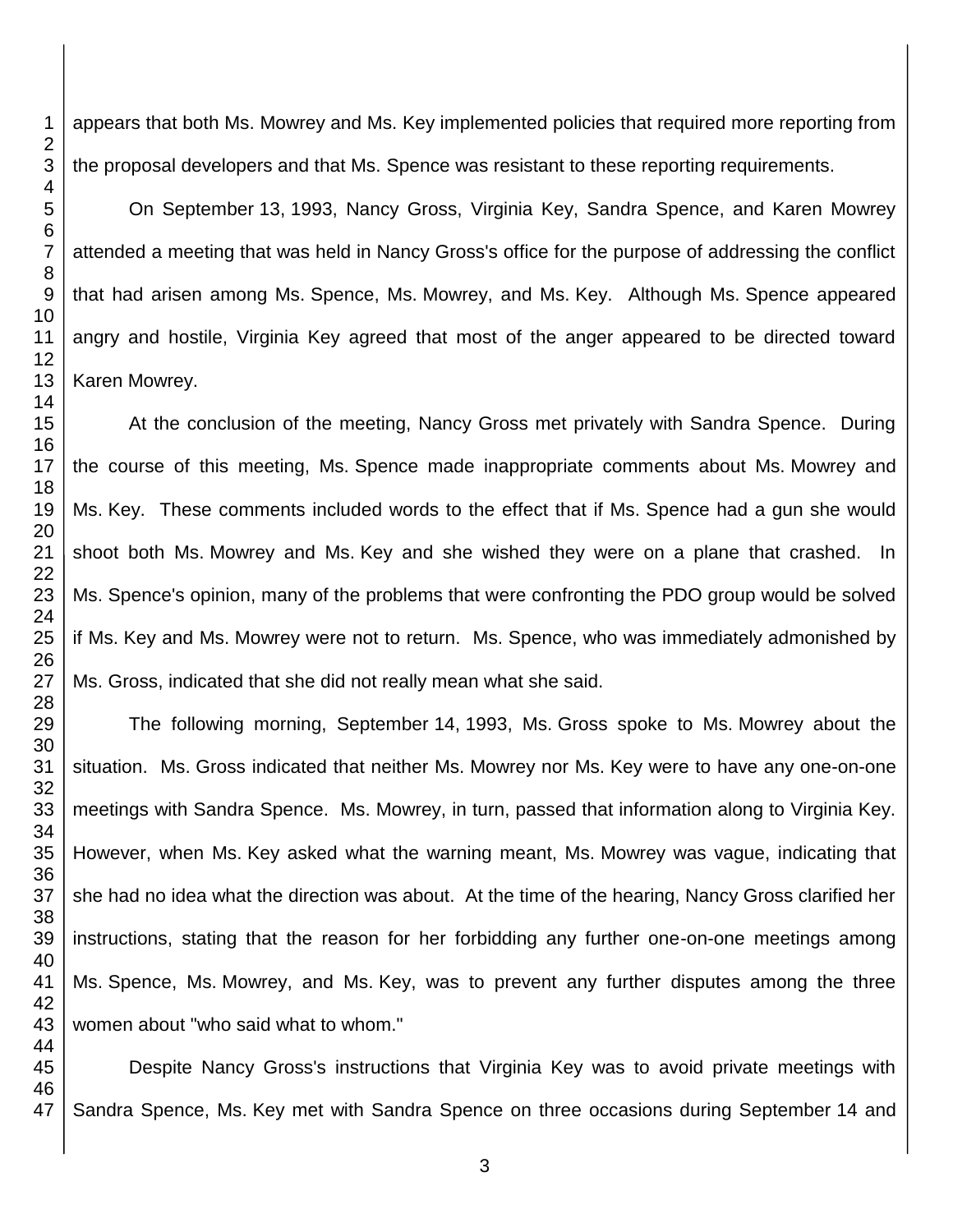September 15, 1993. It was at the third meeting, during the afternoon of September 15, 1993, that Virginia Key felt Sandra Spence to be particularly unfriendly and curt. In Ms. Key's opinion, Sandra Spence was hostile and irrational to the point that Ms. Key approached Karen Mowrey in tears complaining about Ms. Spence. In a subsequent meeting with Terry Burdick in human resources, Ms. Key learned that there was a concern for Ms. Key's physical well being. Ms. Key claims that she was asked to leave the meeting at the human resources office so that the meeting could be continued with Ms. Mowrey and other supervisors. An hour or so later, when Ms. Mowrey emerged from the meeting, Ms. Key noted that she was drained of color. Ms. Mowrey said that something was going on but that she could not tell Ms. Key what it was. At that point, Ms. Key understood Ms. Mowrey to advise her not to go to her office in the morning but to go to another part of the plant. Failing that, she should stay

home. Ms. Key testified that she attempted to get as much information as she could so that she could assess the threat but the information was not forthcoming. When she related the steps she had taken at home such as staying away from windows and doors, not going outside, and keeping her dogs inside, she was told that was good and she should keep it up. She said she was then told it would be a good idea to leave town for the weekend.

We pause to observe that at no point in the record is there any statement that Sandra Spence made a direct threat to Virginia Key. To the contrary, the evidence indicates that Ms. Key was not present during the meeting on September 13, 1993, between Nancy Gross and Sandra Spence when Ms. Spence made her comments about the gun and the plane crash. It is nonetheless clear, however, that on the afternoon of September 15, 1993, Ms. Key believed that her life had been threatened. She had found Sandra Spence to be particularly unfriendly and hostile. She was of the impression, based upon a meeting with Terry Burdick, that there was a concern for her physical well being. She was aware of a meeting at the human resources office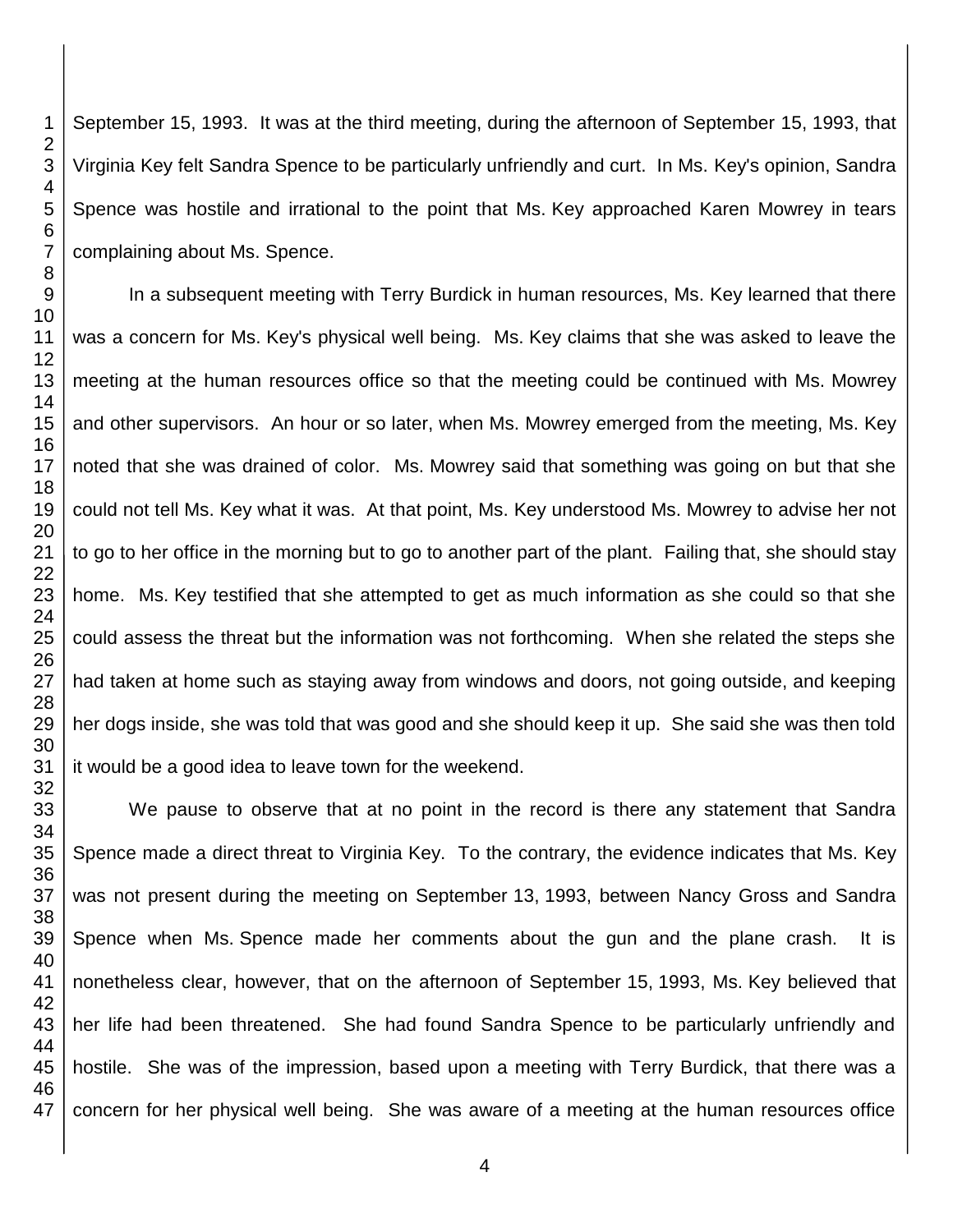that was held to discuss the matter, and at the close of the meeting, she was advised by Ms. Mowrey, who appeared "drained of color," that something was going on, but that Ms. Key could not be told what it was. That comment, together with Ms. Mowrey's statement that Ms. Key was not to go to her office in the morning, but to go to another part of the plant or, stay home, constitutes circumstances to lead Ms. Key to believe that she had been threatened. Indeed, the instructions given to Ms. Key to take precautions not to come to her work area and the ambiguity involving the reasons for these instructions only tended to heighten Ms. Key's concerns regarding the magnitude and gravity of her situation.

Our Industrial Insurance Act covers both industrial injuries and occupational diseases which occur as a proximate result of performing work duties. However, RCW 51.08.142 and WAC 296-14-300 proscribe claims for occupational diseases based on mental conditions or mental disabilities caused by stress. In particular, WAC 296-14-300(1)(d) specifically excludes "relationships with supervisors, co-workers, or the public" as grounds for a stress related occupational disease claim. Given this, it is clear that Ms. Key's claim cannot be allowed as an occupational disease.

We have long recognized, however, that a mental condition resulting from an industrial injury may fall within the Act's coverage. Stress resulting from exposure to a single traumatic event will be adjudicated with reference to RCW 51.08.100. WAC 296-14-300(2). "Injury" means a sudden and tangible happening, of a traumatic nature, producing an immediate and prompt result, and occurring from without and such physical conditions as result therefrom. RCW 51.08.100. As we have done in a series of earlier Board cases, we construe this to mean that if a mental disability is the result of a sudden and tangible traumatic event occurring from without, the disability may be compensable.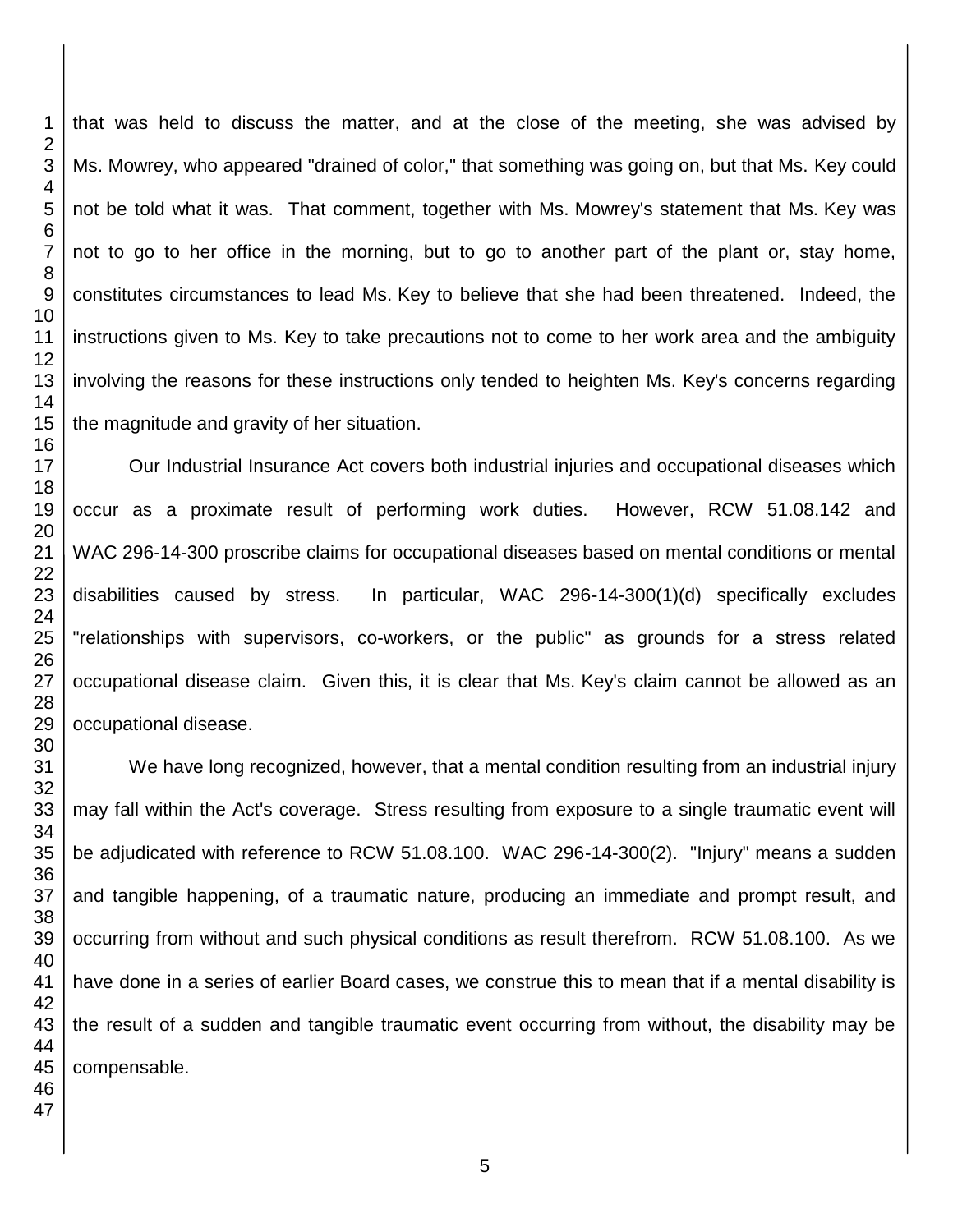In the case before us, Virginia Key seeks acceptance of an industrial injury to her mental health suffered in the course of her employment with The Boeing Company. She alleges that she experienced a psychiatric condition known as post-traumatic stress disorder as a result of actual or perceived threats to her physical well being which were proximately caused by the events at work in September 1993. This is, then, a mental/mental industrial injury case. Ms. Key is held to no greater or lesser burden of proof on the question of the causal relationship of her psychiatric condition to on-the-job stress than would apply in any industrial injury case. Her claim for benefits must be supported, if at all, based on her subjective reaction to the events at work on September 13-15, 1993.

The Board has previously allowed mental health conditions as industrial injuries. Two of these cases are: *In re Daniel R. Heassler*, Dckt. No. 89 2447 (November 13, 1990) and *In re Robert A. Hedblum*, BIIA Dec., 88 2237 (1989). In *Hedblum*, the claimant suffered an anxiety reaction after he inadvertently deleted an important computer program. The claimant was actively involved as a person responsible for the error. The stressful event was the deletion of the program along with its negative professional and financial consequences. The claim was allowed as an injury. A unanimous Board stated:

> While it is apparent from Dr. Langer's testimony that the unfortunate incident of April 18, 1987 acted upon Mr. Hedblum's preexisting psychological makeup, it is equally apparent that under our industrial insurance scheme we must take the workers as we find them. *See*, *Metcalf v. Department of Labor & Indus.*, 168 Wash. 305, 11 P.2d 821 (1932). Additionally, it is clear that the requirements of proof for an industrial injury are not as stringent under our system as the requirements of proof for an occupational disease. An industrial injury need not rise naturally and proximately out of employment; it must only occur during the course of employment. Proof that an on-the-job incident proximately caused the condition complained of will suffice. Furthermore, the objective corroboration requirements imposed by *Favor v. Department of Labor & Indus.*, 53 Wn.2d 698, 336 P.2d 382 (1959) as to the mental/mental and mental/physical occupational disease cases, are not applicable to industrial injury cases.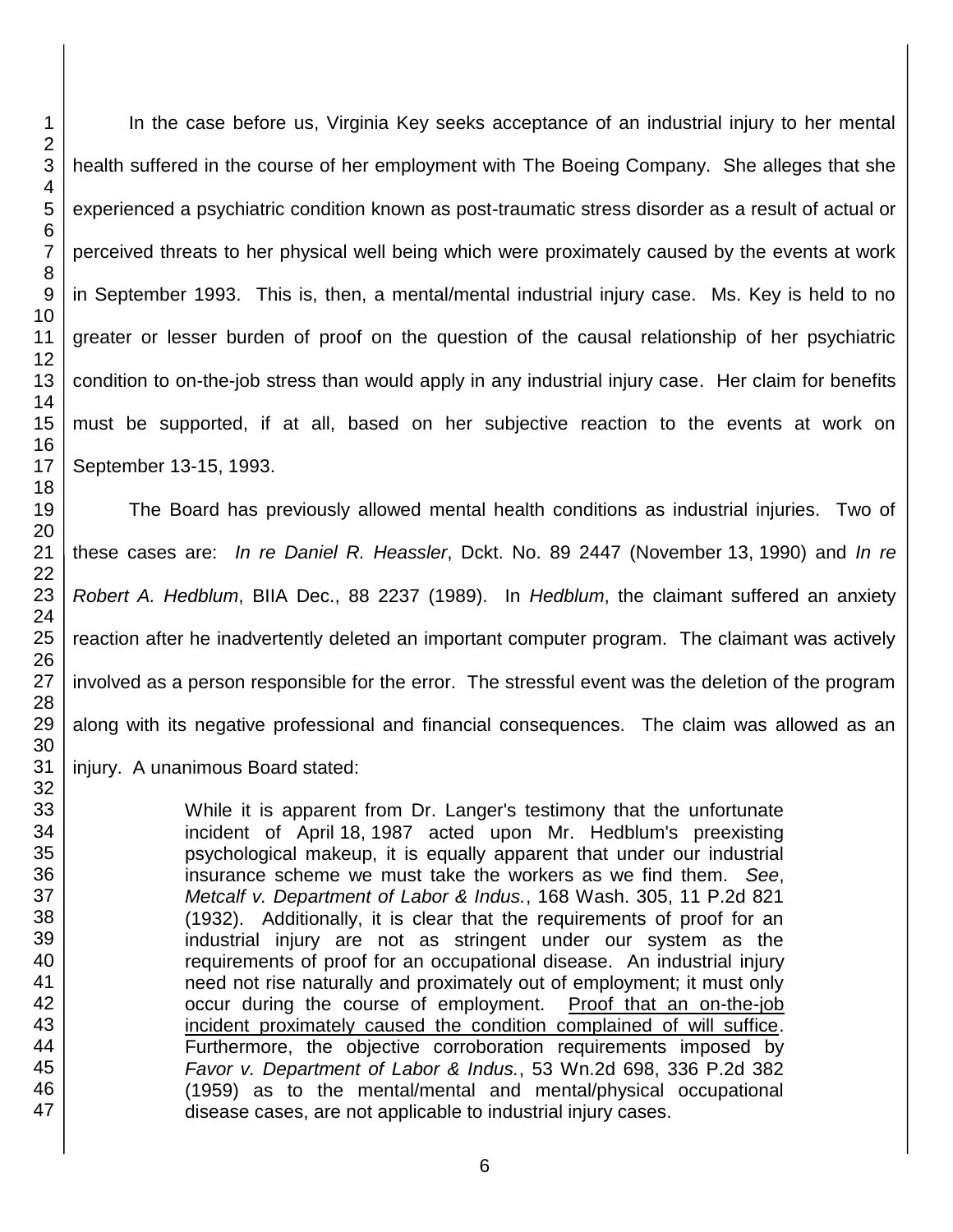*Hedblum*, at 6. (Emphasis added.)

In a previous Decision and Order we addressed the objectivity of the precipitating events in a mental/mental industrial injury case. "While the Board rejected the objective corroboration element of *Favor*, it should be clarified that an event that is purely the perception of an individual worker without any basis in fact would fail in proof for lack of proximate cause in that there would be no "sudden and tangible happening, of a traumatic nature, . . . occurring from without . . ." RCW 51.08.100. Adeline Thompson, BIIA Dec., 90 4743 (1992) at 5. (Emphasis in the original.)  $1$  In other words, we continue to believe that in order for an incident to be a sudden and tangible happening of a traumatic nature it must be something of notoriety, fixed as to time, and susceptible of investigation.<sup>2</sup> Examining the facts of this case, we see that the events of September 13 through 15 of 1993 were not imaginary or purely the perception of the individual worker without basis in fact. Ms. Mowrey warned Ms. Key not to go to her office on the morning of September 16th but to go to another part of the plant. Against a background of conflict over the proceeding two days, we believe this warning to be something tangible, fixed as to time, and raising the immediacy of the concerns for Ms. Key's safety so that it constitutes an injury within the meaning of RCW 51.08.100. $^3$ 

At all times relevant to this claim, the relationship among Ms. Spence, Ms. Mowrey, and Ms. Key was not good. Ms. Spence made statements to Ms. Gross, who passed them on to Terry Burdick in a meeting held for the purpose of doing something about Ms. Spence's anger. Ms. Mowrey and Ms. Key were told by Ms. Gross not to meet alone with Ms. Spence. Ms. Mowrey

 l *Adeline Thompson* was not previously designated as a "Significant Decision" of this Board. RCW 51.52.160. In view of our statement regarding the proof required in mental/mental industrial injury cases we feel it is appropriate to designate *Adeline Thompson* as "significant" in order to provide guidance to parties in future cases involving this issue. This is necessary as we continue to disfavor citing Decisions and Orders that have not been designated as significant.

 <sup>2</sup> We mean "notoriety" in the sense of actual events rather than a "notorious" event connoting some well-known and/or particularly remarkable event.

<sup>&#</sup>x27;Injury' means a sudden and tangible happening, of a traumatic nature, producing an immediate or prompt result, and occurring from without, and such physical conditions as result therefrom. RCW 51.08.100.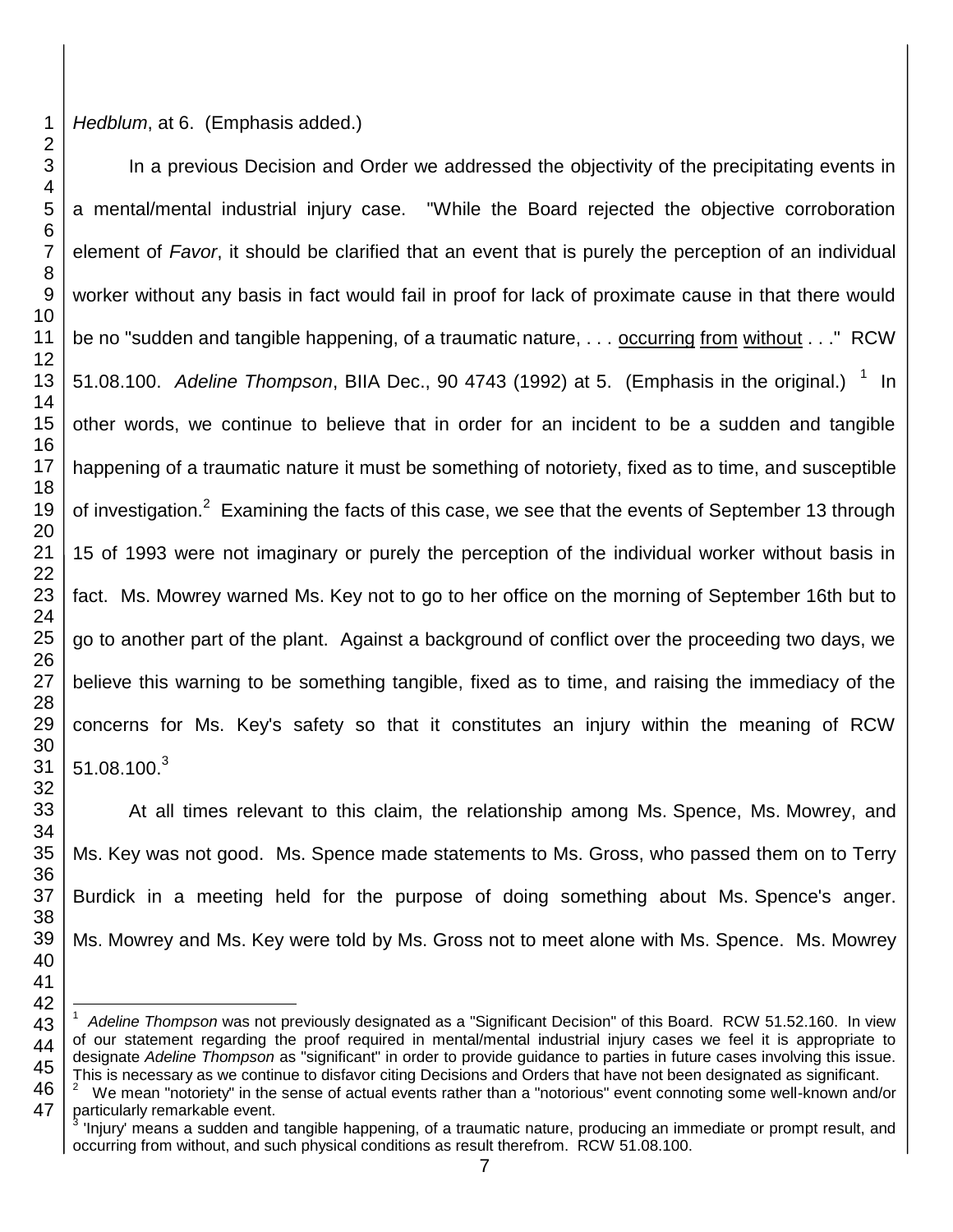was given fairly specific information about Ms. Spence's statements. Ms. Key was not. However, Ms. Mowrey gave Ms. Key reason to believe that her personal safety was at issue. Virginia Key's attempts to get factual data were not successful. Ms. Key was given many verbal assurances that matters were being properly handled but her attempts to get factual data so that she could assess the reliability of the assurances were not successful.

When Ms. Key perceived a threat and when she tried without success to learn what steps had been taken to protect her, she suffered a mental condition diagnosed as post-traumatic stress disorder. It does not matter that not all information was communicated to Ms. Key accurately or that Ms. Spence did not literally mean the statement that she made. It does not matter that Ms. Key reacted differently to the statements than others may have reacted, or that The Boeing Company did take steps to evaluate what danger, if any, existed. What matters is that a traumatic event, the perceived threat as represented by Ms. Mowrey's instructions for Ms. Key to take precautions for her safety, produced a prompt result.

The sudden traumatic event occurred when Ms. Key concluded that her well being was threatened. The impact occurred on September 15, 1993, when Ms. Mowrey emerged from the meeting with Terry Burdick, the meeting from which Ms. Key had been excluded. Ms. Key's perception of physical danger, made more real by a lack of information that may have served to change her perception, is the sudden emotional stress that constitutes an industrial injury.

In the case at hand, we believe that the claimant has shown by a preponderance of the credible medical evidence that she suffers post-traumatic stress disorder and that the condition is proximately caused by the events at work in September 1993. Stephen Klein, Ph.D., a psychologist, treated Ms. Key between October 5, 1993 and April 7, 1994. He noted that Ms. Key displayed characteristic symptoms of extreme anxiety reaction. She could not sleep, she would startle easily, she cried, and could not concentrate. Ms. Key relayed to Dr. Klein the incident at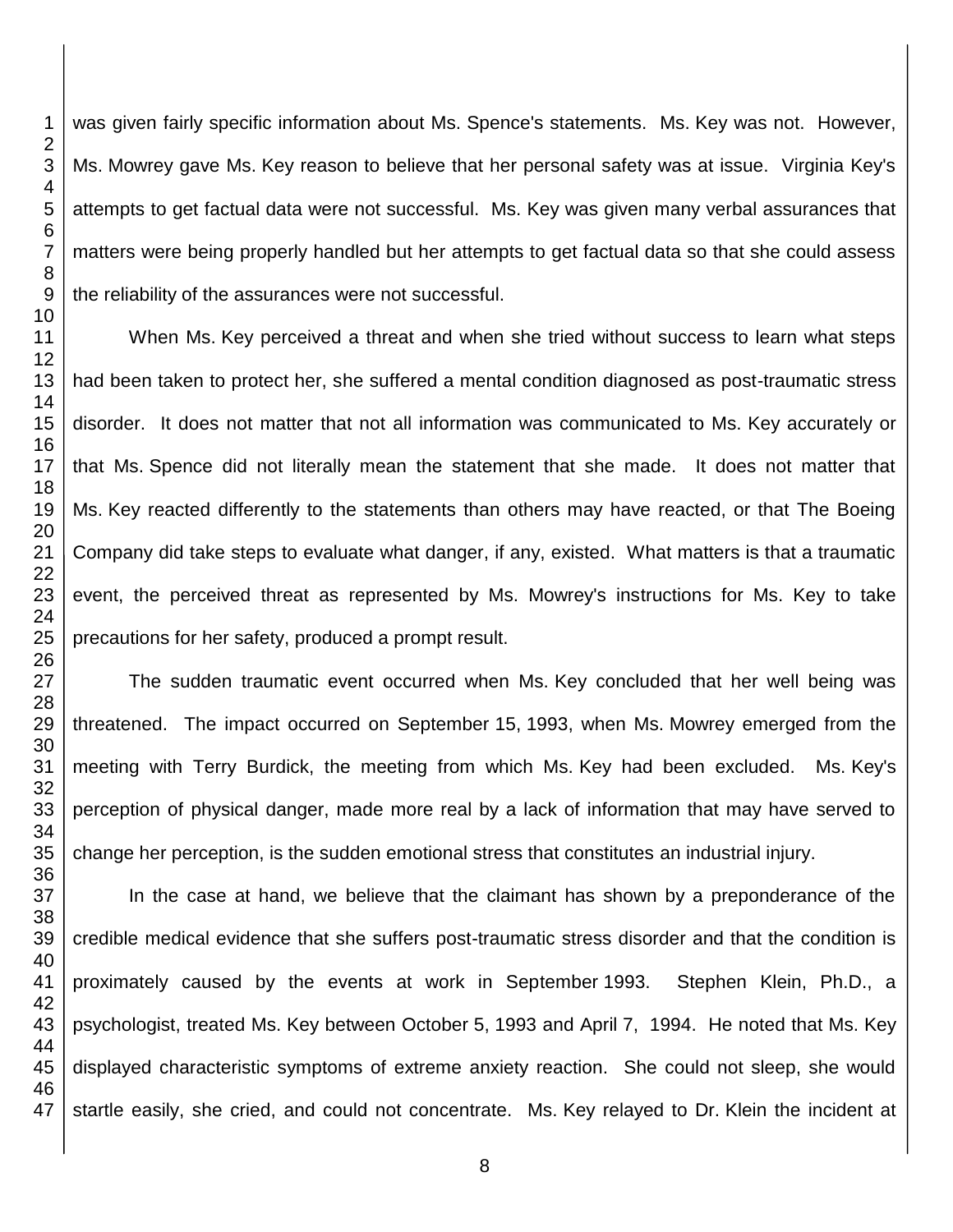work, including her perception that there had been a death threat made against her. Dr. Klein diagnosed post-traumatic stress disorder causally related to the September 1993 events at work.

Ross Grumet, M.D., first treated Ms. Key on June 20, 1994. Dr. Grumet noted that when he first saw Ms. Key she was crying, depressed, and exhausted. She was in an agitated, anxious state. Dr. Grumet also diagnosed post-traumatic stress disorder and concluded that it had gone from an acute to a chronic state. He testified that post-traumatic stress disorder occurs when a person perceives a threat to their integrity, be it their life, health, or mental stability, that is likely to result in major, possibly permanent harm. The diagnosis requires that there be an initiating event of an extreme traumatic stressor involving direct personal experience. The onset of symptoms might be immediate, as in this case, or delayed. Sometimes the symptoms are of over-activity, hyper-vigilance, hyper-alertness, being startled by sounds, having nightmares, and re-living the event. Sometimes the sufferer feels numb, estranged from others, and feels life has little meaning or purpose.

In conclusion, we find that Ms. Key has experienced a sudden and tangible happening of a traumatic nature producing an immediate and prompt result and occurring from without. We find that she has experienced a mental condition as a result of the sudden and tangible happening. Finally, we conclude that she has proven by a preponderance of the credible medical evidence that her mental condition is causally related to the sudden and tangible happening that occurred in the course of her employment at The Boeing Company in September of 1993. Given this, Ms. Key's claim should be allowed and benefits provided.

#### **FINDINGS OF FACT**

1. On December 2, 1993, the claimant, Virginia Key, filed an application for benefits alleging a stress condition which resulted during the course of her employment with The Boeing Company, a self-insured employer.

On December 10, 1993, the Department of Labor and Industries issued an order rejecting the claim because there was no proof of a specific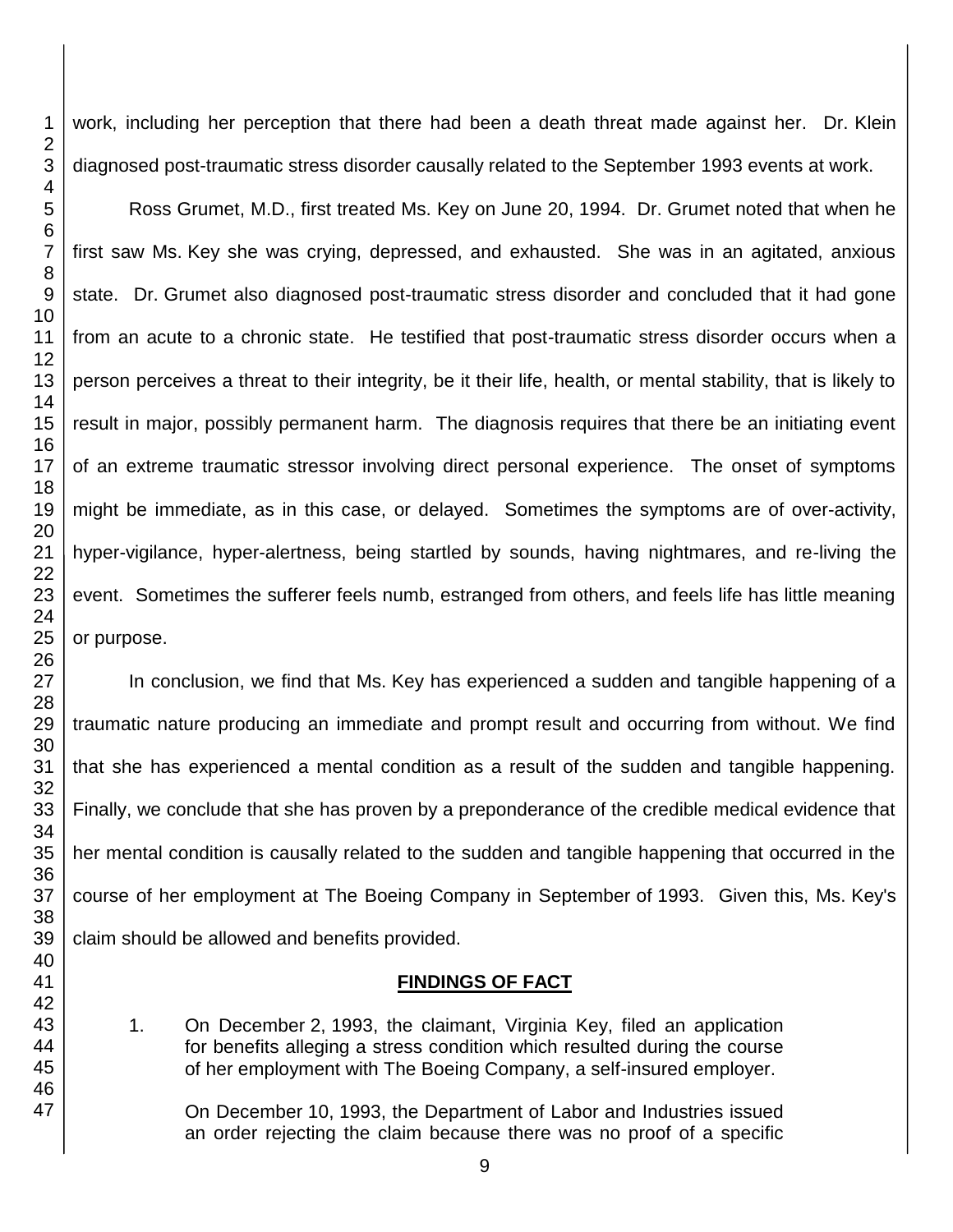injury at a definite time and place during the course of employment, and because the claimant's condition was not the result of an industrial injury and was not an occupational disease, and because claims based on mental conditions and mental disabilities caused by stress are specifically excluded by law.

On December 29, 1993, the claimant filed a protest and request for reconsideration of the December 10, 1993 order.

On February 1, 1994, the Department issued an order canceling the order dated December 10, 1993, and allowing the claim for treatment and benefits.

On March 29, 1994, the self-insured employer filed a protest and request for reconsideration of the order issued on February 1, 1994.

On June 16, 1994, the Department issued an order canceling the order issued on February 1, 1994, affirming the order issued on December 10, 1993, rejecting the claim.

On June 31, 1994, the claimant filed a Notice of Appeal from the order dated June 16, 1994, with the Board of Industrial Insurance Appeals.

On July 14, 1994, the Board issued an order granting the appeal and assigned it Docket No. 94 4700.

- 2. As of September 13, 1993, and at all times relevant to this claim, the claimant, Virginia Key, was employed by The Boeing Company in the position of lead proposal developer in the Proposal Development Organization. Ms. Key supervised Sandra Spence. Ms. Key was supervised by Karen Mowrey and Nancy Gross.
- 3. On September 13, 1993, Virginia Key attended a meeting with coworkers Gross, Mowrey, and Spence, which was followed by a meeting attended only by Ms. Gross and Ms. Spence. Ms. Spence displayed an angry demeanor during both meetings and at the private meeting Ms. Spence stated that if she had a gun she would shoot Ms. Mowrey and Ms. Key, and she also stated that she wished Ms. Mowrey and Ms. Key would be in a plane crash.

Ms. Gross relayed those statements to personnel in Boeing's human resources department who, in turn, relayed the statements to Ms. Mowrey in a meeting on September 15, 1993. Ms. Key was excluded from that meeting and she was not specifically told about the statements Ms. Spence had made, but the threat was common knowledge in the office. Ms. Gross expressed to Ms. Mowrey some concern for the well being of Ms. Mowrey and Ms. Key and instructed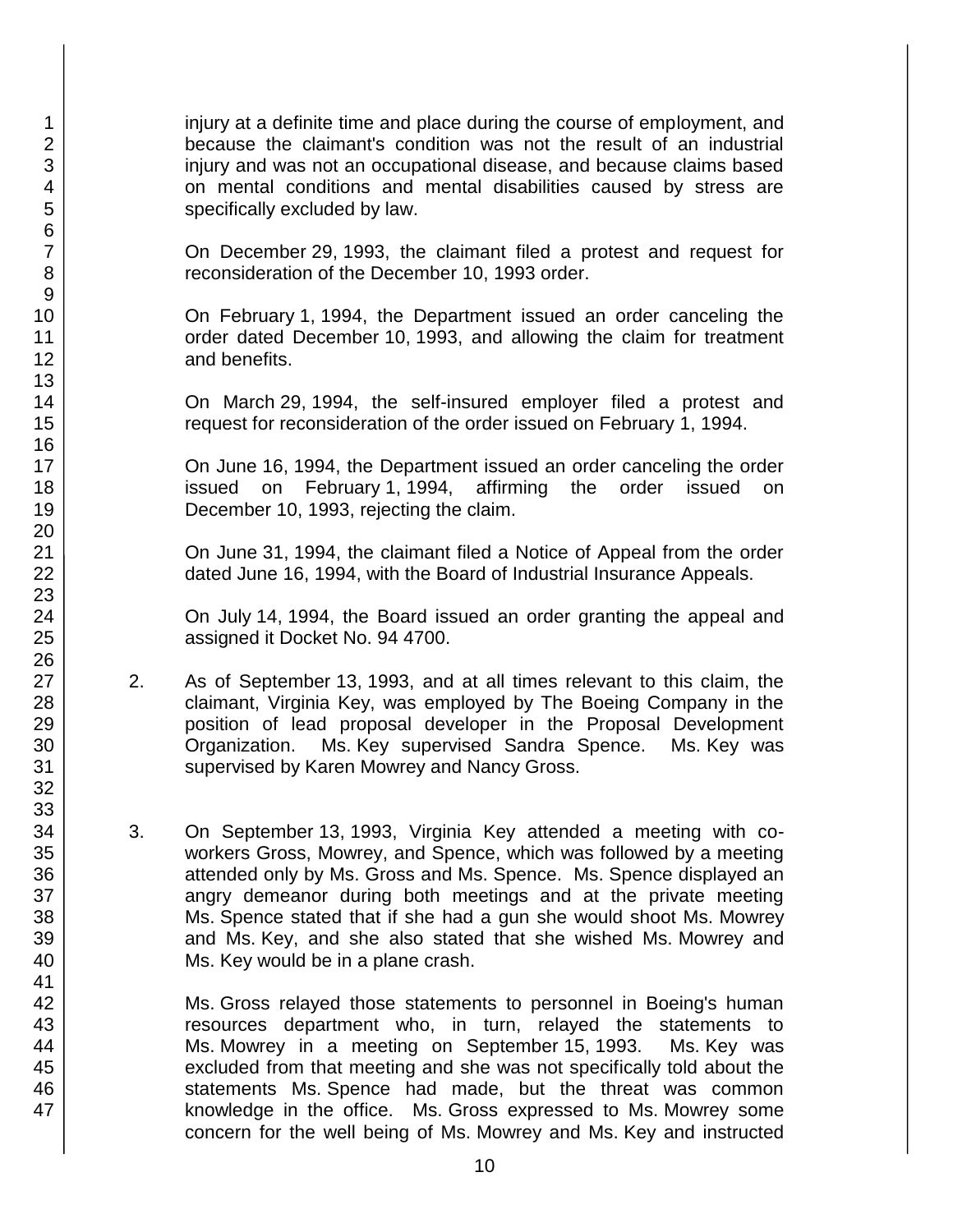Ms. Mowrey and Ms. Key not to be alone with Ms. Spence. Following the September 13, 1993 meeting, Ms. Key had several contacts with Ms. Spence, who again displayed an angry demeanor.

On September 15, 1993, following the meeting with personnel from human resources, Ms. Key was told by Ms. Mowrey that something was going on, but that Ms. Key could not be told what it was. Ms. Key was told by Ms. Mowrey that she should not go to her usual work place the next day, and if she could not arrange for a different work area, she should stay home. Ms. Mowrey appeared frightened. Ms. Key concluded that her life had been threatened.

4. Following the September 15, 1993 meeting, the claimant displayed symptoms that are characteristic of an extreme anxiety reaction. She developed a condition diagnosed as post-traumatic stress disorder proximately caused by the emotional stress of believing that her life had been threatened and that she was in physical danger that occurred during the course of her employment with The Boeing Company, a self-insured employer.

# **CONCLUSIONS OF LAW**

- 1. The Board of Industrial Insurance Appeals has jurisdiction over the parties and the subject matter to this appeal.
- 2. On September 15, 1993, the claimant sustained an industrial injury within the meaning of RCW 51.08.100.
- 3. The order of the Department of Labor and Industries dated June 16, 1993, that canceled the order dated February 1, 1994, and that affirmed the order dated December 10, 1993, rejecting the claim, is incorrect and is reversed. The claim is remanded to the Department with instructions to allow the claim and provide treatment and other benefits.

It is so ORDERED.

Dated this 29th day of July, 1996.

BOARD OF INDUSTRIAL INSURANCE APPEALS

/s/\_\_\_\_\_\_\_\_\_\_\_\_\_\_\_\_\_\_\_\_\_\_\_\_\_\_\_\_\_\_\_\_\_\_\_\_\_ S. FREDERICK FELLER Chairperson

1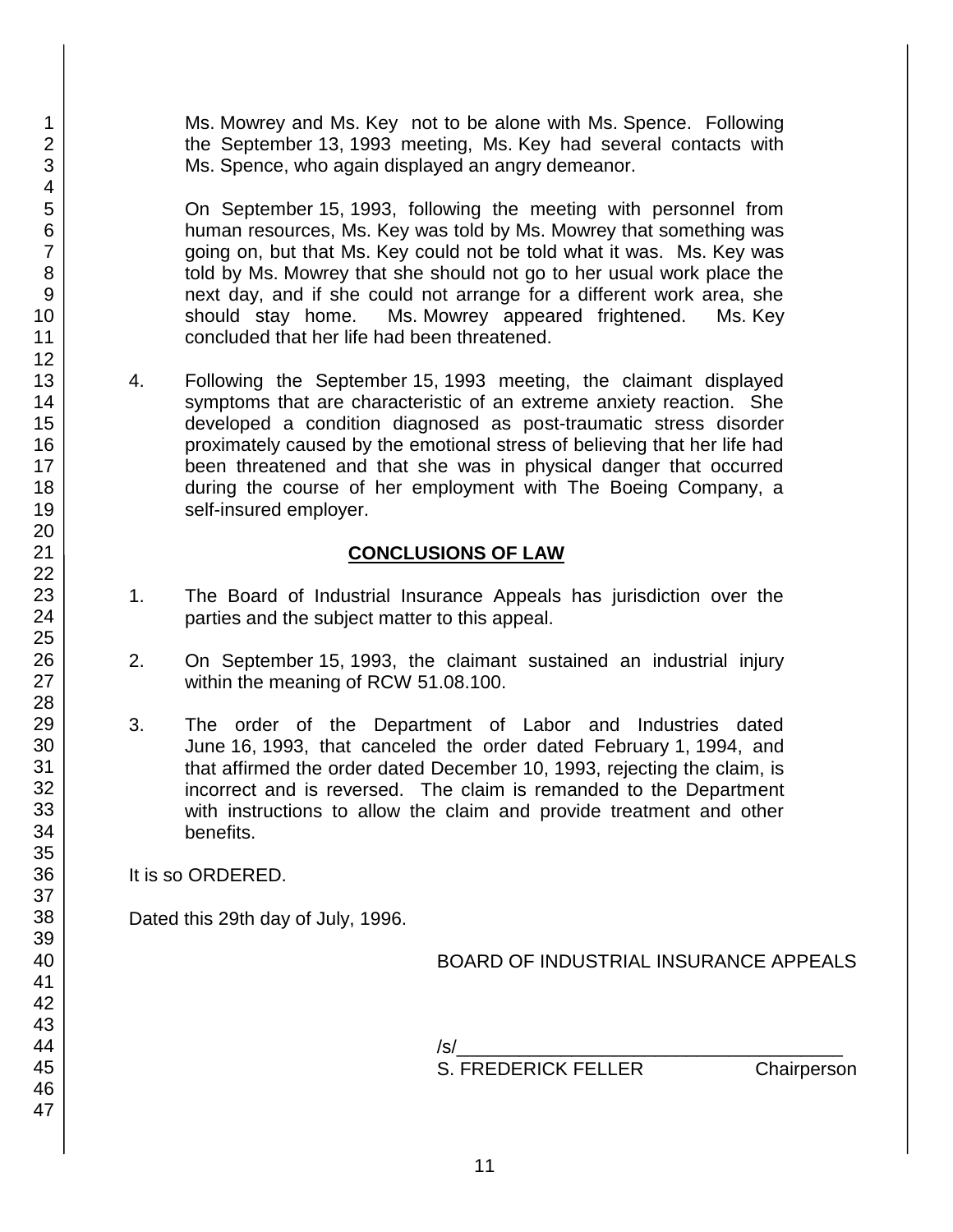/s/\_\_\_\_\_\_\_\_\_\_\_\_\_\_\_\_\_\_\_\_\_\_\_\_\_\_\_\_\_\_\_\_\_\_\_\_\_

FRANK E. FENNERTY, JR. Member

## **DISSENT**

With due respect to the majority, I must strongly disagree with their opinion in this case. Ms. Key's claim is precisely the type of case the Legislature determined to exclude from worker's compensation coverage.

I have previously dissented from the majority opinion in a similar case. I incorporate some of that dissent here. I would specifically overrule *In re Robert Hedblum*, BIIA Dec., 88 2237 (1989); *In re Daniel Heassler*, Dckt. Nos. 89 2447 & 89 2448 (November 13, 1990); and *In re Adeline Thompson*, Dckt. No. 90 4743 (1992) to the extent they conclude that mental/mental claims fall under the definition of injury in RCW 51.08.100.

In 1988, the Legislature enacted RCW 51.08.142, that provides:

The department shall adopt a rule pursuant to chapter 34.05 RCW that claims based on mental conditions or mental disabilities caused by stress do not fall within the definition of occupational disease in RCW 51.08.140.

Legislative history supports the conclusion that the Legislature intended to exclude all mental/mental claims from coverage under the Industrial Insurance Act. The purpose was to protect and promote the financial stability of the industrial insurance system, particularly the State Fund.

The language of RCW 51.08.142 is plain. A mental/mental claim is not compensable as an occupational disease as defined in RCW 51.08.140. Similarly logic demands that a mental/mental claim cannot be compensable as an injury as defined in RCW 51.08.100 for the reason that 51.08.100 requires a physical result.

> 'Injury' means a sudden and tangible happening, of a traumatic nature, producing an immediate or prompt result, and occurring from without,